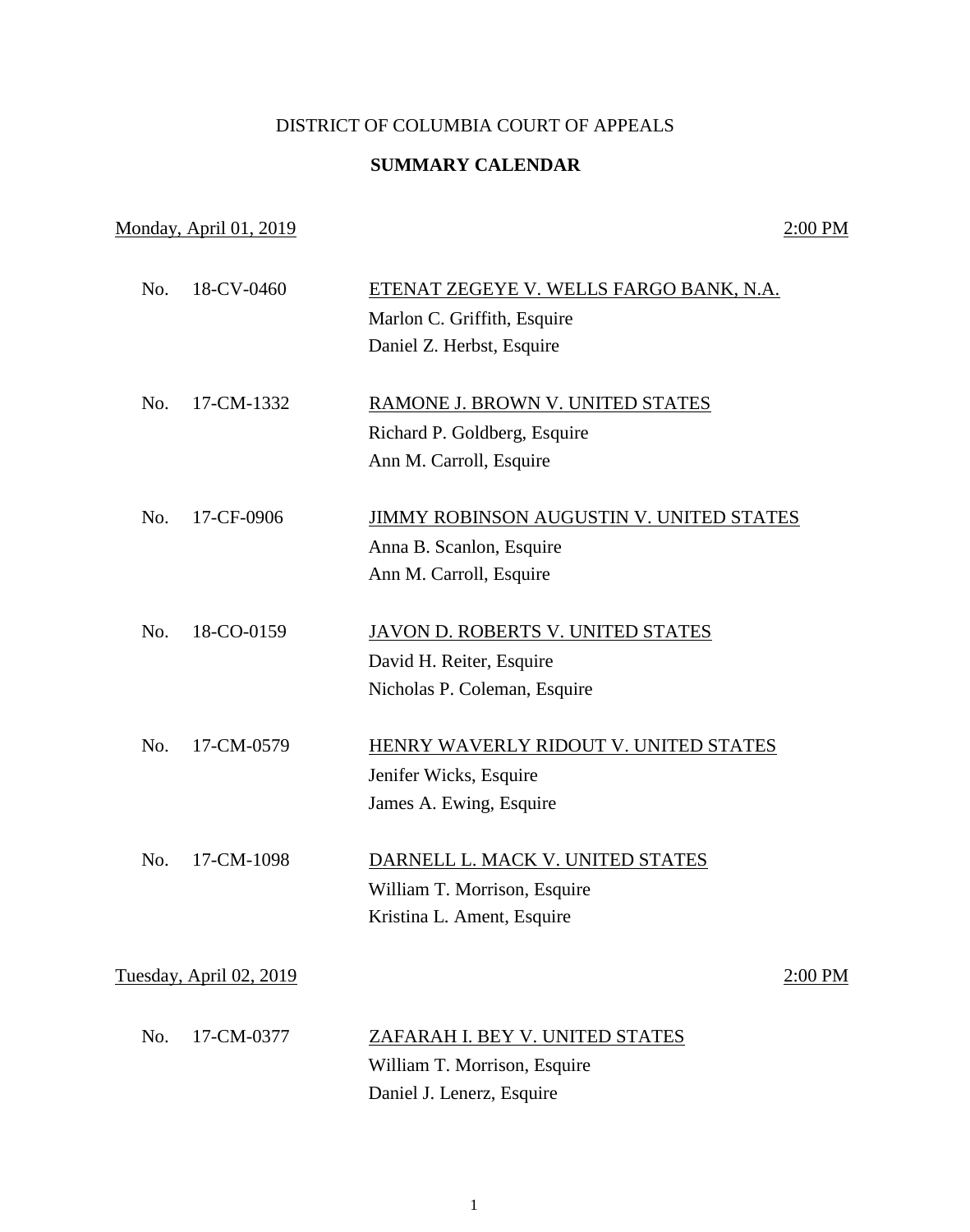| No. | 18-AA-0635               | CHRISTOPHER HONEMOND V. D.C. DEPARTMENT OF<br><b>EMPLOYMENT SERVICES</b>   |
|-----|--------------------------|----------------------------------------------------------------------------|
|     |                          | Krista N. DeSmyter, Esquire                                                |
|     |                          | Jonathan M. Marlin, Esquire                                                |
| No. | 18-AA-0614               | EARL A. HAYWOOD V. GL BARNHART<br>CONSTRUCTION, LLC                        |
|     |                          | Earl A. Haywood, Pro Se                                                    |
| No. | 17-CV-0200               | JANICE WRIGHT V. DISTRICT OF COLUMBIA, ET AL                               |
|     |                          | Janice Wright, Pro Se                                                      |
|     |                          | Lucy E. Pittman, Esquire                                                   |
| No. | 18-PR-0233               | IN RE: CONSTANCE CHAMPION, DECEASED WARD;<br>GLORIA WILLINGHAM, APPELLANT. |
|     |                          | Gloria Willingham, Pro Se                                                  |
|     |                          | Valerie Edwards, Esquire                                                   |
| No. | 18-FM-0663               | NATASHA ROZIER V. WILLIAM ROZIER                                           |
|     |                          | Natasha Rozier, Pro Se                                                     |
|     |                          | 2:00 PM                                                                    |
|     | Thursday, April 04, 2019 |                                                                            |
| No. | 18-CO-0674               | ERWIN DUBOSE, JR. V. UNITED STATES                                         |
|     |                          | Jenifer Wicks, Esquire                                                     |
|     |                          | Chrisellen R. Kolb, Esquire                                                |
| No. | 18-FS-0538               | IN RE: PETITION OF G.D.L., APPELLANT.                                      |
|     |                          | G. D. L., Pro Se                                                           |
| No. | 18-AA-0253               | <u>BEHAVIORAL RESEARCH ASSOCIATES, INC. V.</u><br><b>VANESSA KING</b>      |
|     |                          | Tina Maiolo, Esquire                                                       |
|     |                          |                                                                            |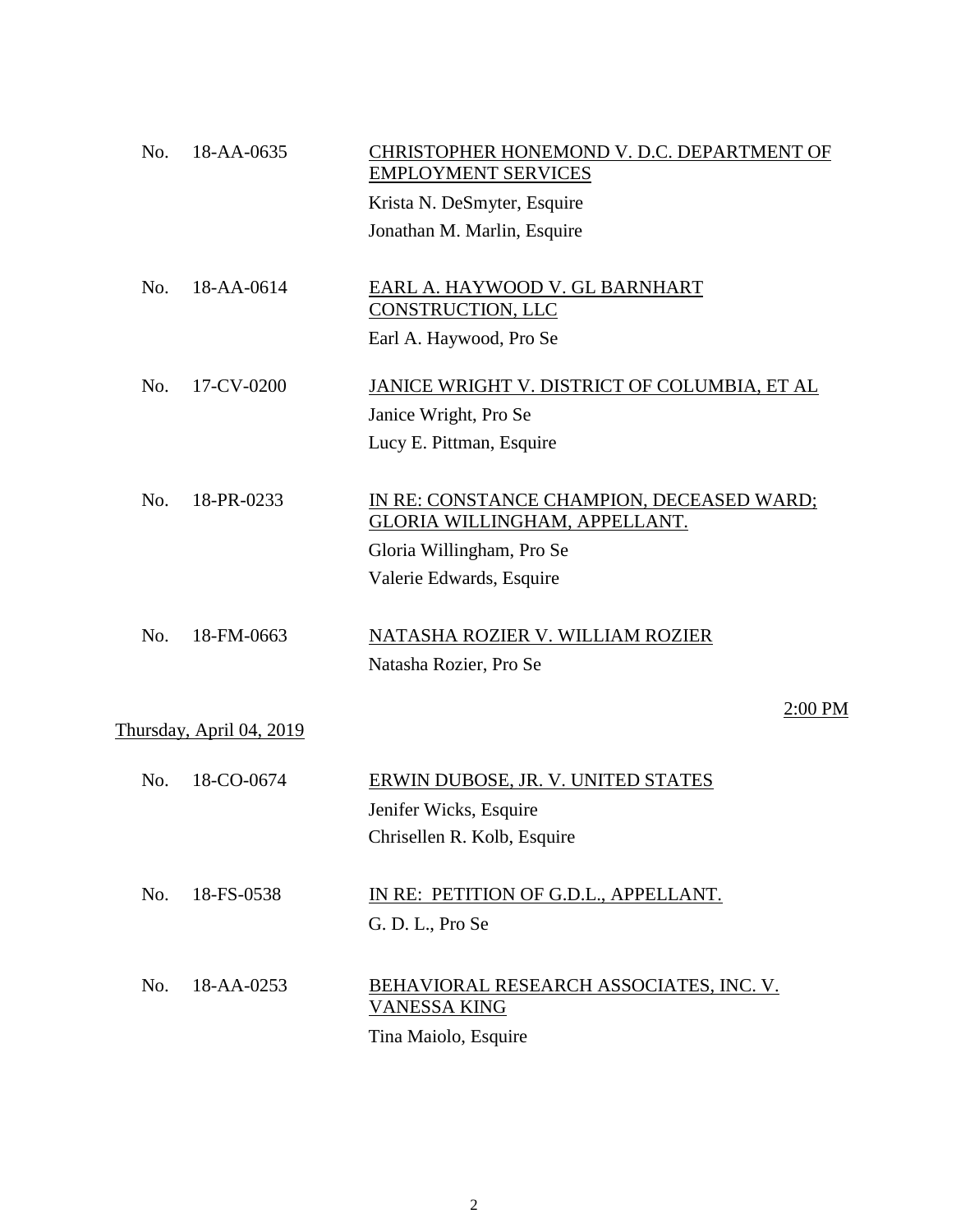| No. | 17-CV-1327                    | DARLENE CORTEZ V. JAMES COMEY                    |
|-----|-------------------------------|--------------------------------------------------|
|     |                               | Darlene Cortez, Pro Se                           |
|     |                               | Jane M. Lyons, Esquire                           |
|     |                               |                                                  |
| No. | 18-AA-0699                    | VONETTA B. COLE V. D.C. DEPARTMENT OF            |
|     |                               | <b>EMPLOYMENT SERVICES</b>                       |
|     |                               | David J. Kapson, Esquire                         |
|     |                               | Sarah O. Rollman, Esquire                        |
| No. | 17-CV-0763                    | <b>CHRISTOPHER PEEK V. UNIVERSITY OF FLORIDA</b> |
|     |                               | Christopher E. Peek, Pro Se                      |
|     |                               | William R. Feldman, Esquire                      |
|     |                               |                                                  |
|     | Tuesday, April 09, 2019       | 10:30 AM                                         |
|     |                               | <b>SPECIAL SITTING - SUMMARY</b>                 |
| No. | 14-CO-1410                    | CHARLES C. SHERMAN V. UNITED STATES              |
|     |                               | Shilpa S. Satoskar, Esquire                      |
|     |                               | Valinda Jones, Esquire                           |
|     |                               |                                                  |
|     | <u>Monday, April 15, 2019</u> | 2:00 PM                                          |
|     |                               |                                                  |
| No. | 17-AA-1407                    | STEVEN NAPPER V. WALMART ASSOCIATES, INC.        |
|     |                               | Steven Napper, Pro Se                            |
| No. | 18-AA-0313                    | DIANE B. COPELAND V. D.C. DEPARTMENT OF          |
|     |                               | <b>EMPLOYMENT SERVICES</b>                       |
|     |                               | Diane B. Copeland, Pro Se                        |
|     |                               | Mary L. Wilson, Esquire                          |
|     |                               |                                                  |
| No. | 18-CM-0385                    | TANIA TAYLOR V. UNITED STATES                    |
|     |                               | Christine Pembroke, Esquire                      |
|     |                               | Michael J. Romano, Esquire                       |